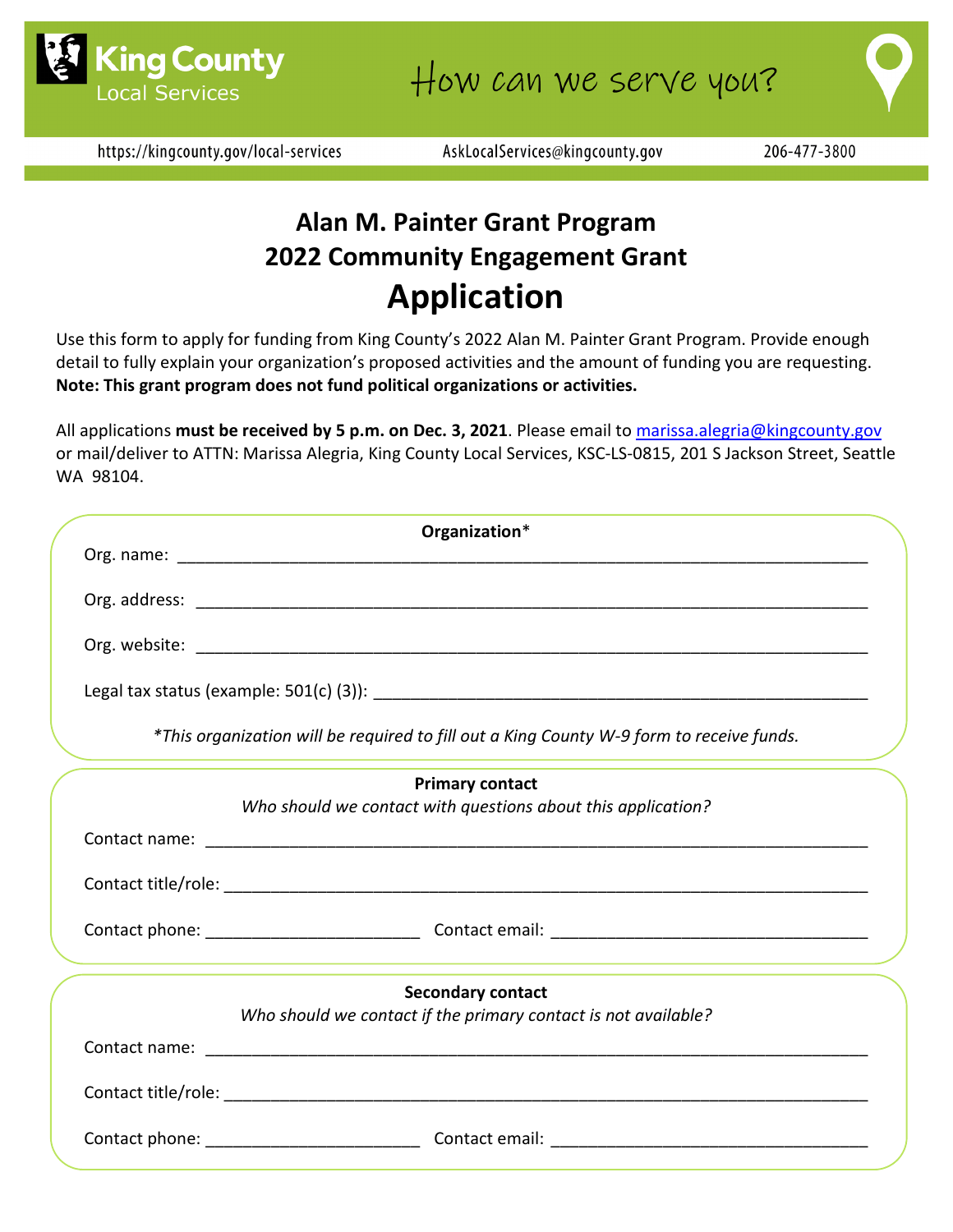Keep your submission to a maximum of three pages (not counting the cover page, Form A, or Form B). Use a font size of at least 11 pt., and include all supporting documents with the application. **Incomplete applications will not be rated.**

#### **In which King County Community Service Area\* will this project be focused?**

\*For a list and maps, see <https://www.kingcounty.gov/depts/local-services/community-service-areas.aspx>

#### **In what King County Council District will this project be focused?**

\*For a list and map, see [http://www.kingcounty.gov/council/councilmembers/find\\_district.aspx](http://www.kingcounty.gov/council/councilmembers/find_district.aspx)

1. **Amount requested: \$** \_\_\_\_\_\_\_\_\_\_\_\_\_\_\_\_\_\_\_\_\_\_\_\_\_\_\_\_\_\_\_\_\_\_\_\_\_\_\_\_\_\_\_\_\_\_\_\_\_\_\_\_\_\_\_\_\_\_\_\_\_\_\_\_\_\_\_\_ All requests must be under \$5,000. **These funds may not be used for political activities.**

#### 2. **What will this funding accomplish?**

#### 3. **Which of the following funding priority goals will the project address, and how it will address each one?**

- (a) Promote the engagement of local residents in community or civic activities
- (b) Educate local residents about issues impacting them
- (c) Implement a community enhancement project
- (d) Identify and gather community needs and priorities

(e) Meet King County's equity and social justice goals of increasing fairness and opportunity for all people,

particularly for people of color, low-income communities, and people with limited English proficiency

Applications must be received by **5 p.m. Dec. 3, 2021**. Please email to [marissa.alegria@kingcounty.gov](mailto:marissa.alegria@kingcounty.gov) or mail/deliver to ATTN: Marissa Alegria, King County Local Services, KSC-LS-0815, 201 S Jackson Street, Seattle WA 98104.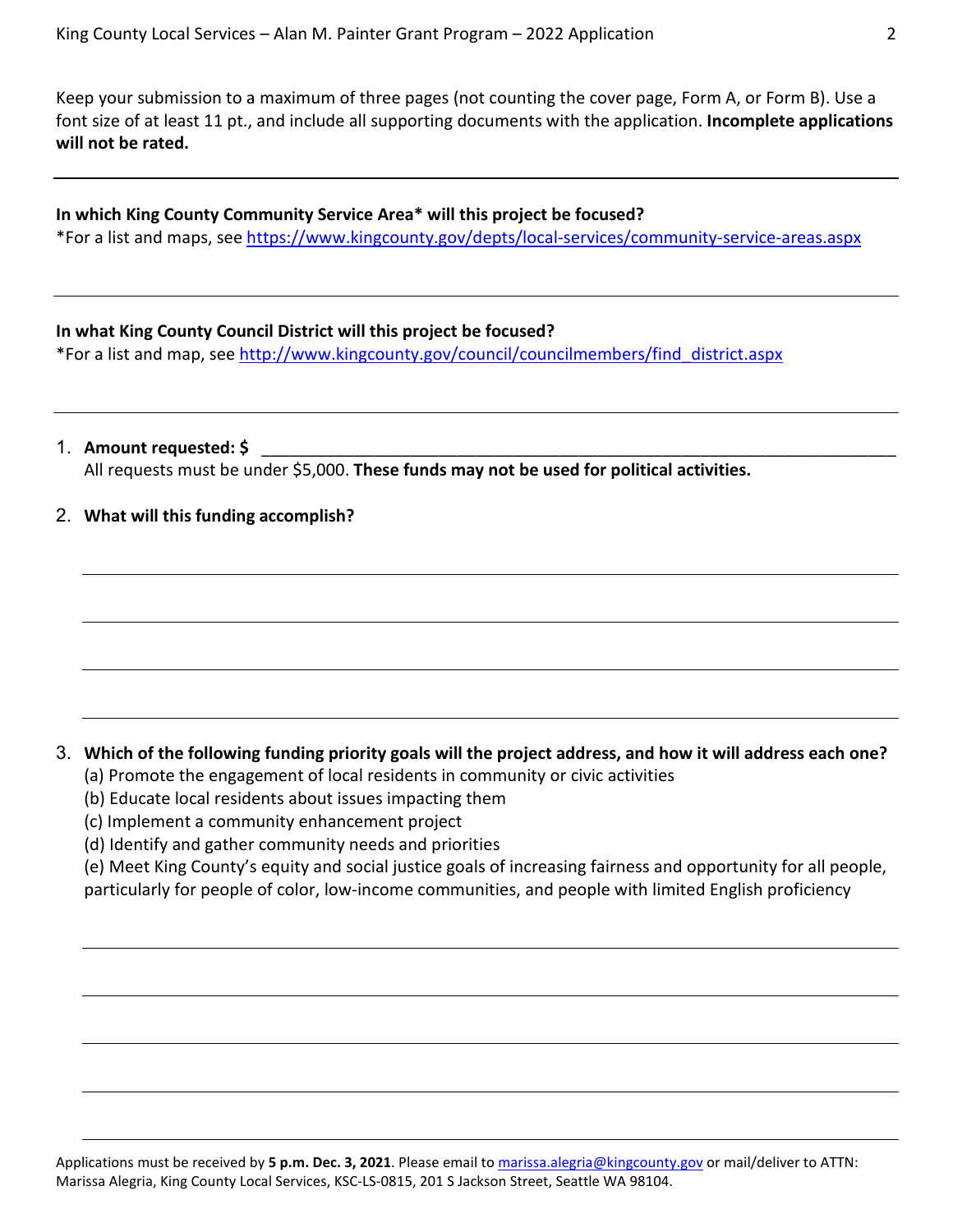4. **Please provide a work plan for the project and the specific activities necessary to carry it out. Include a timeline where relevant**. (NOTE: Funding for projects will begin in March 2022.)

5. **Please describe the community process/needs assessment that was done to support this project request.**

6. **What is the vision for success of this project? Please provide measurable outcomes to determine project success at the end of the project.** 

Applications must be received by **5 p.m. Dec. 3, 2021**. Please email to [marissa.alegria@kingcounty.gov](mailto:marissa.alegria@kingcounty.gov) or mail/deliver to ATTN: Marissa Alegria, King County Local Services, KSC-LS-0815, 201 S Jackson Street, Seattle WA 98104.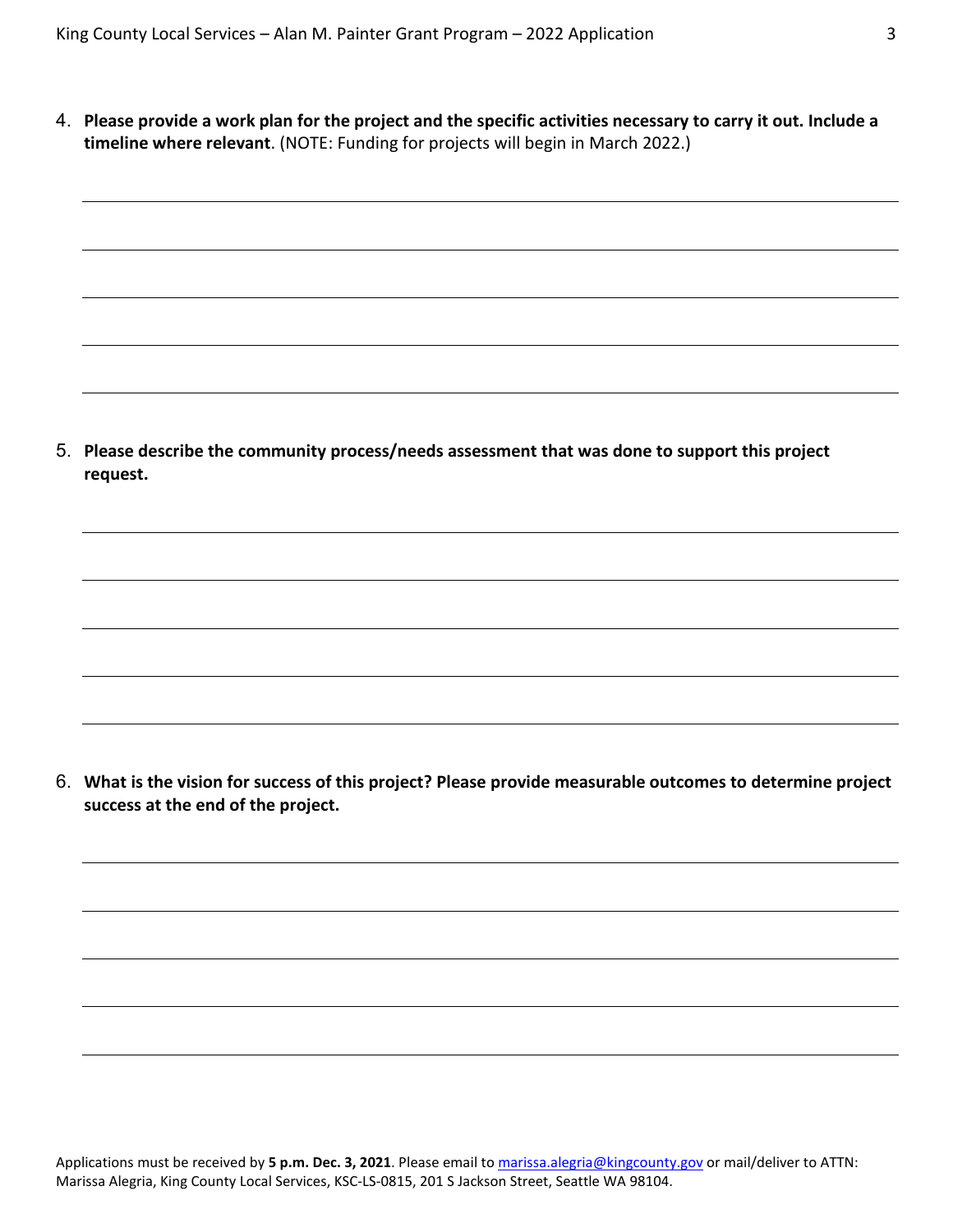#### 7. **Describe the following for this project:**

- (a) Outreach plan
- (b) Target audience
- (c) Number of participants who will benefit from the project
- (d) Accessibility to all residents regardless of race, income, or language spoken

8. **Describe how this project encourages community engagement and participation for residents of unincorporated King County.**

Applications must be received by **5 p.m. Dec. 3, 2021**. Please email to [marissa.alegria@kingcounty.gov](mailto:marissa.alegria@kingcounty.gov) or mail/deliver to ATTN: Marissa Alegria, King County Local Services, KSC-LS-0815, 201 S Jackson Street, Seattle WA 98104.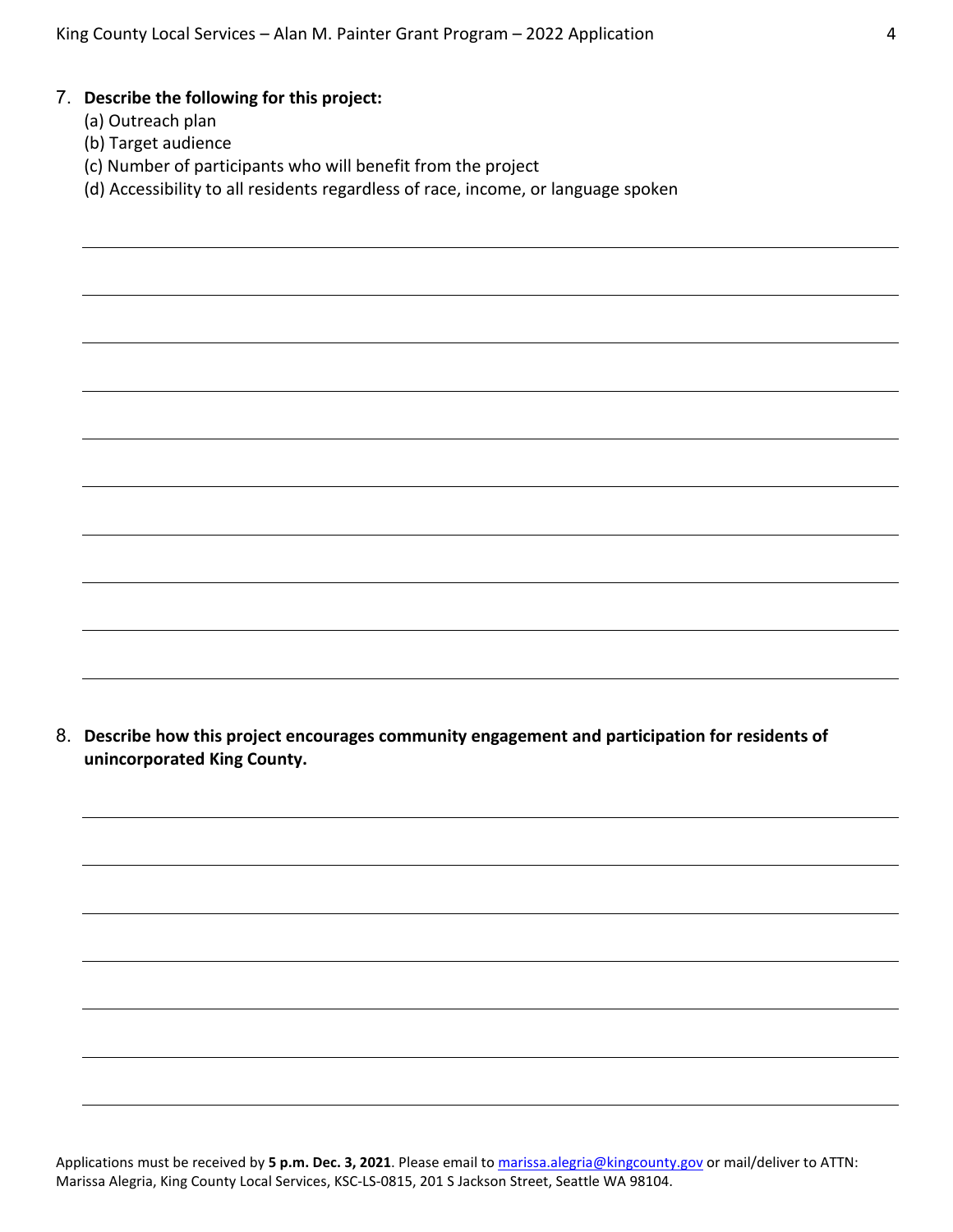9. **Who are the community partners and what are their roles in this project?**

| 10. What are the long-term plans for continued funding and maintenance of this project? |  |  |  |  |
|-----------------------------------------------------------------------------------------|--|--|--|--|

11. **Will this project be completed in 2022?** \_\_\_\_\_\_\_\_\_\_\_\_\_\_\_\_\_\_\_\_\_\_\_\_\_\_\_\_\_\_\_\_\_\_\_\_\_\_\_\_\_\_\_\_\_\_\_\_\_\_\_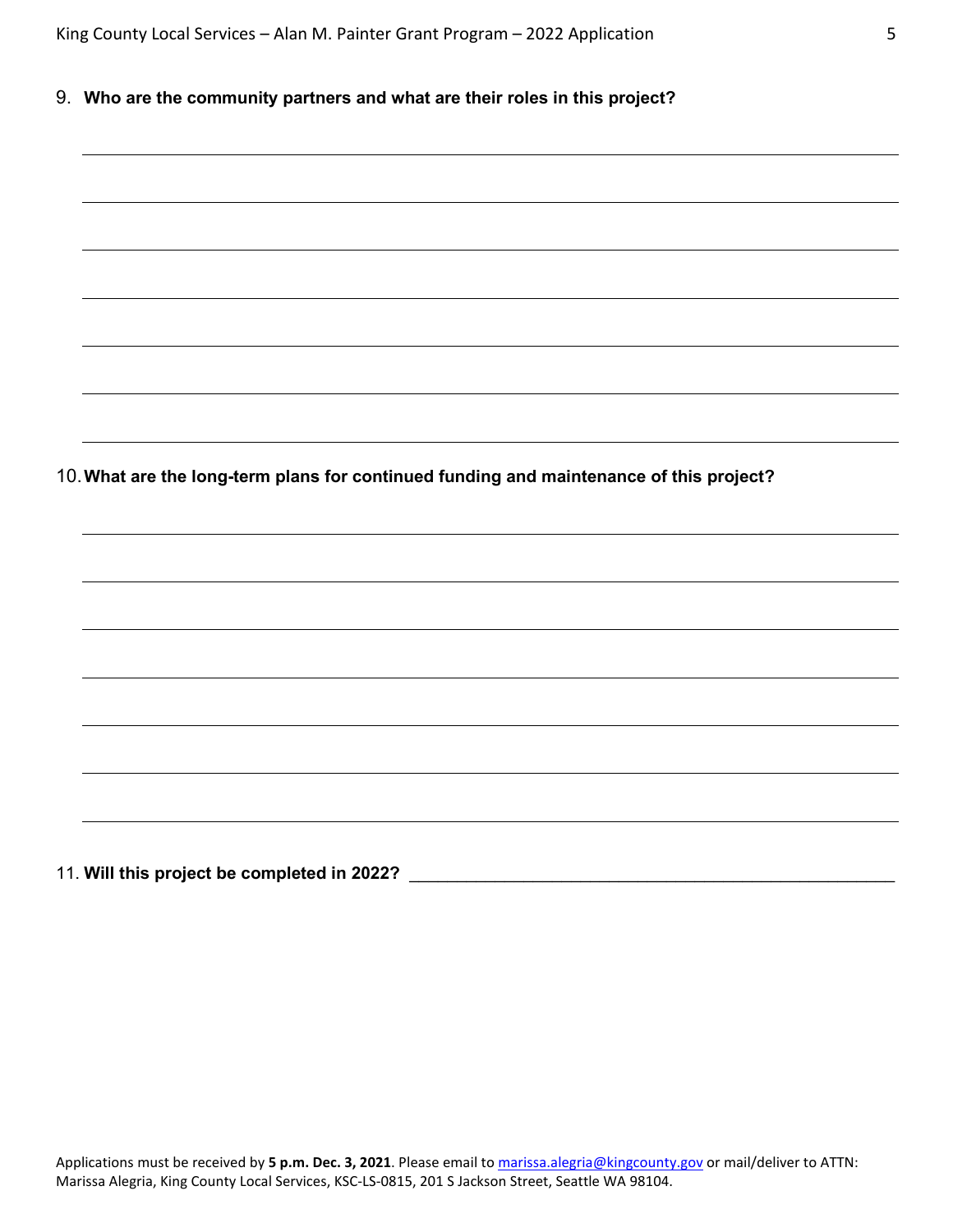### **Form A**

### Breakdown of amount requested from King County

| <b>Budget item/description</b>                    | <b>Cost</b>                    |
|---------------------------------------------------|--------------------------------|
|                                                   |                                |
|                                                   |                                |
|                                                   |                                |
|                                                   |                                |
|                                                   |                                |
|                                                   |                                |
|                                                   |                                |
|                                                   |                                |
|                                                   |                                |
|                                                   |                                |
|                                                   |                                |
|                                                   |                                |
|                                                   |                                |
|                                                   |                                |
|                                                   |                                |
|                                                   |                                |
| 1. Total cost                                     | $\boldsymbol{\dot{\varsigma}}$ |
| 2. Private match* (enter amount from Form B here) | \$                             |
| <b>Total project cost</b> $(1 + 2$ above)         | \$                             |

\*This amount must be at least **25%** of the **total project cost.**

.